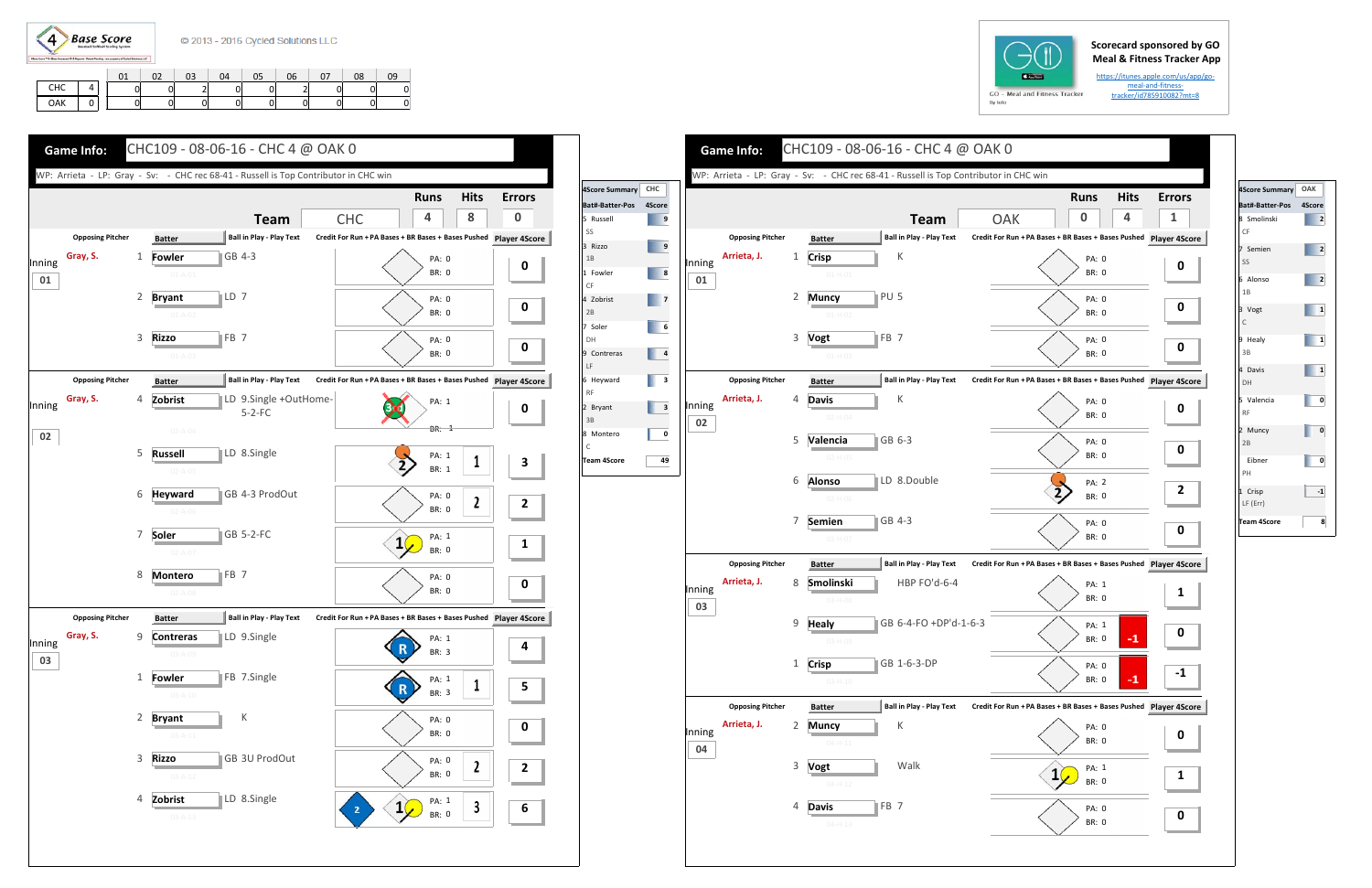

|     |   | 03 | 04 |   | 06 | 07 | 08 |   |
|-----|---|----|----|---|----|----|----|---|
| CHC | 0 | -  |    |   |    |    | 01 | 0 |
| OAK | 0 | 0  | 01 | 0 | ັ  |    | 01 | 0 |





5 **Valencia**

|              |                         |                | $04 - H - 14$                  |                                      |                     |
|--------------|-------------------------|----------------|--------------------------------|--------------------------------------|---------------------|
|              | <b>Opposing Pitcher</b> |                | <b>Batter</b>                  | <b>Ball in Play - Play Text</b>      | <b>Credit For R</b> |
| Inning<br>05 | Arrieta, J.             | 6              | <b>Alonso</b><br>$05-H-15$     | GB 3-1                               |                     |
|              |                         | 7              | Semien<br>$05 - H - 16$        | LD 7.Single                          |                     |
|              |                         | 8              | Smolinski<br>$05-H-17$         | GB 5-3 ProdOut                       |                     |
|              |                         | 9              | <b>Healy</b><br>$05 - H - 18$  | ⊪FB 9                                |                     |
|              | <b>Opposing Pitcher</b> |                | <b>Batter</b>                  | <b>Ball in Play - Play Text</b>      | <b>Credit For R</b> |
| Inning       | Arrieta, J.             | 1              | <b>Crisp</b><br>$06-H-19$      | FB <sub>9</sub>                      |                     |
| 06           |                         | $\overline{2}$ | <b>Muncy</b>                   | GB 4-3                               |                     |
|              |                         | 3              | $06-H-20$<br>Vogt              | PU 6                                 |                     |
|              | <b>Opposing Pitcher</b> |                | $06-H-21$<br><b>Batter</b>     | <b>Ball in Play - Play Text</b>      | <b>Credit For R</b> |
| Inning<br>07 | Arrieta, J.             | 4              | <b>Davis</b><br>$07 - H - 22$  | FB <sub>9</sub>                      |                     |
|              |                         | 5              | Valencia<br>$07 - H - 23$      | GB 5-3                               |                     |
|              |                         | 6              | <b>Alonso</b><br>$07 - H - 24$ | GB 6-3                               |                     |
|              | <b>Opposing Pitcher</b> |                | <b>Batter</b>                  | J<br><b>Ball in Play - Play Text</b> | <b>Credit For R</b> |
| Inning<br>08 | Arrieta, J.             | 7              | Semien<br>$08-H-25$            | $\parallel$ FB 8                     |                     |
|              |                         | 8              | Smolinski<br>$08-H-26$         | К                                    |                     |
|              |                         |                |                                |                                      |                     |
|              |                         | 9              | Healy<br>08-H-27               | LD 8.Single                          |                     |